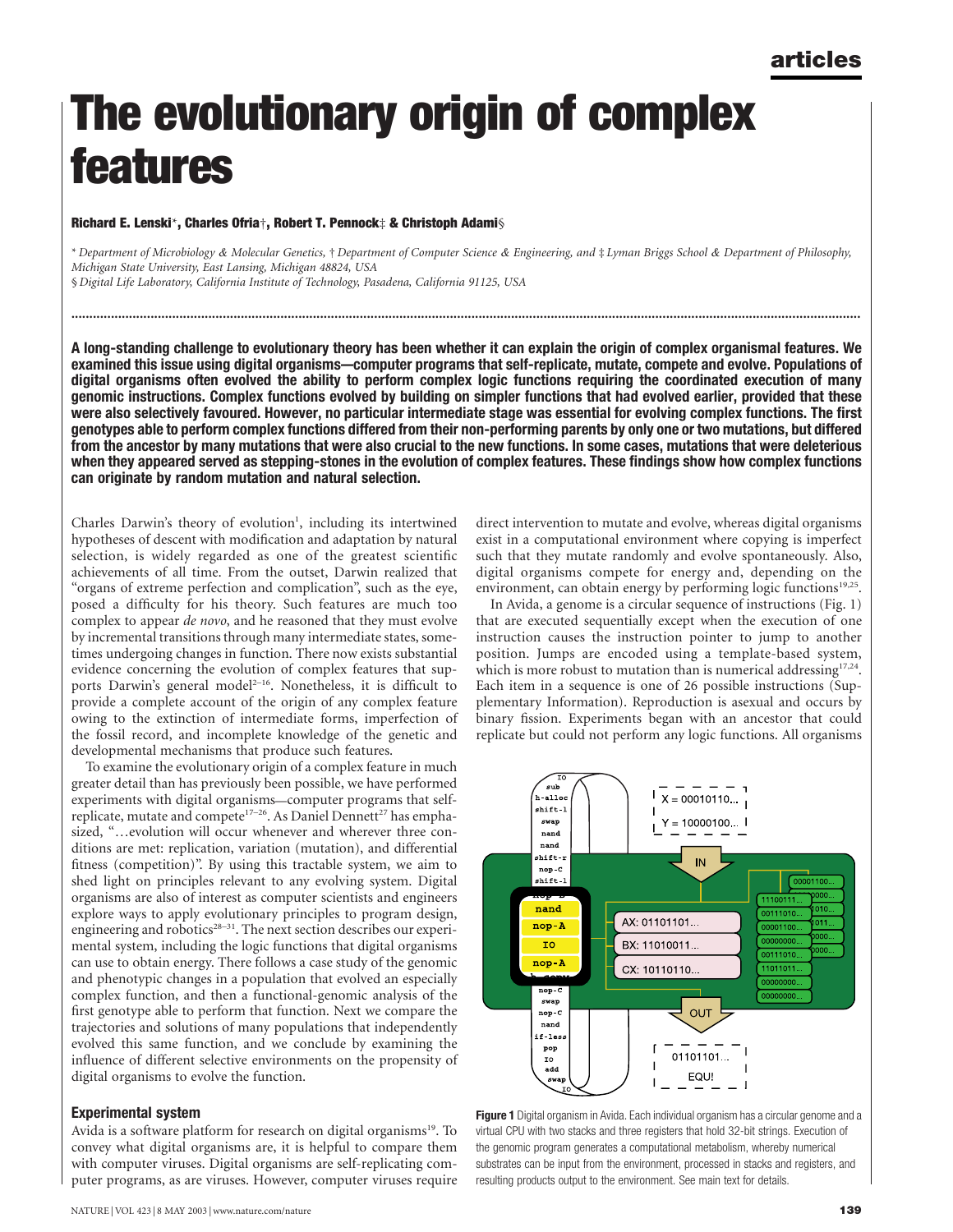# articles

were identical and obtained equal energy to execute their genomic programs, including the copy commands by which a genome replicates itself one instruction at a time. Copying is subject to errors, including point mutations, insertions and deletions. Each mutation alters the genome and may change an organism's phenotype, including its replication efficiency, computational metabolism and robustness. Thus, genotypes vary in their expected reproductive success. As in nature, selection in Avida depends on the phenotypic effects of a mutation in its genetic context and in relation to the organism's environment; the researcher does not specify a distribution of selection coefficients. Most mutations in Avida are deleterious or neutral, but a small fraction increases fitness<sup>20</sup>.

Digital organisms compete for the energy needed to execute instructions. Energy occurs as discrete quanta called 'single-instruction processing' units, or SIPs. Each SIP suffices to execute one instruction. By executing instructions, a digital organism can express phenotypes that enable it to obtain more energy and copy its genome. In Avida, organisms can acquire energy by two mechanisms. First, each organism receives SIPs in proportion to its genome length. Second, an organism can obtain further SIPs by performing one- and two-input logic operations on 32-bit strings (Supplementary Information). Only one of the 26 instructions in the genetic code, nand ('not and'), is itself a logic operator; and nand must be executed in coordination with IO ('input–output') instructions to perform the NAND function. All other logic functions can be constructed using one or more nand instructions within an integrated framework of other instructions.

Two logic functions, NAND and EQU ('equals'), are shown in Fig. 1. The execution of the highlighted nand instruction, when immediately followed by the modifying nop-A ('no operation') instruction, causes the bit-strings in the BX and CX registers to be combined according to the nand operator and the result to be written to the AX register. The nand operator returns 0 ('false') when both inputs are 1 ('true'); it returns 1 if one or both inputs are 0. The subsequent IO instruction and its modifying nop-A cause the string in the AX register to be output. If this output matches perfectly the correct answer for a function that is rewarded, then the organism's rate of energy acquisition, and hence the execution of its genomic program, is accelerated by the factor shown in Table 1. For example, if the organism in Fig. 1 had previously input the strings labelled X and Y, and if it now output the string in the AX register (generated by the preceding nand and nop-A instructions), then the organism would receive the reward for performing EQU. The reward is obtained because the output string has a 1 at every position where X and Y are equal (both 0 or both 1), and it has a 0 at each position where X and Ydiffer. The organism would obtain no reward if any of the 32 bits in the string were incorrect, or if it had already been rewarded in its lifetime for performing EQU.

Our study focuses on the origin of the EQU function. EQU garners the largest reward in our experiments because its performance is more complex than any other one- or two-input logic

| Table 1 Rewards for performing nine one- and two-input logic functions |                                       |                     |  |  |  |  |  |  |
|------------------------------------------------------------------------|---------------------------------------|---------------------|--|--|--|--|--|--|
| Function name                                                          | Logic operation                       | Computational merit |  |  |  |  |  |  |
| <b>NOT</b>                                                             | $\sim$ A: $\sim$ B                    |                     |  |  |  |  |  |  |
| <b>NAND</b>                                                            | $\sim$ (A and B)                      |                     |  |  |  |  |  |  |
| <b>AND</b>                                                             | A and R                               |                     |  |  |  |  |  |  |
| OR N                                                                   | (A or $\sim$ B); ( $\sim$ A or B)     |                     |  |  |  |  |  |  |
| OR                                                                     | A or $B$                              | 8                   |  |  |  |  |  |  |
| AND N                                                                  | (A and $\sim$ B); ( $\sim$ A and B)   | 8                   |  |  |  |  |  |  |
| <b>NOR</b>                                                             | $\sim$ A and $\sim$ B                 | 16                  |  |  |  |  |  |  |
| <b>XOR</b>                                                             | (A and $\sim$ B) or ( $\sim$ A and B) | 16                  |  |  |  |  |  |  |
| FOU                                                                    | (A and B) or $(\sim A$ and $\sim B$ ) | 32                  |  |  |  |  |  |  |

The symbol '  $\sim$  ' denotes negation. The reward for computational merit increases with  $2^n$ , where n is the minimum number of nand operations needed to perform the listed function. Symmetrical operations, shown separated by a semi-colon, are treated as the same function. No added benefit is obtained for performing any function multiple times. These functions include all oneand two-input logic operations except ECHO, which requires no nand operations and was not rewarded.

function, given the available genomic instructions. An exhaustive search shows that the minimum number of nand operations to perform EQU is five, which is greater than for any other one- or two-input logic function. Using the 26 available instructions, we wrote a program of length 19 that performs EQU but does not replicate (Supplementary Information). This program seems, but has not been proven, to be the shortest one to perform EQU.

### Case-study population

The ancestor could replicate but could not perform any logic function. However, an organism that evolved one or more of nine logic functions would obtain further energy. The benefit increased exponentially with the approximate difficulty of each function (Table 1). Functions could be performed in any order during an individual's life, but no extra energy was obtained by repeatedly performing the same function. No single mutation in the ancestor can produce even the simplest of these functions. Instead, several mutant instructions must appear in the same lineage, and such that they are coordinately executed, to perform even a simple function. Nonetheless, this population (and many others) evolved the capacity to perform EQU, the most complex of these functions.

Figure 2 shows the trajectory of the population's divergence from the ancestor. The vertical axis, phylogenetic depth, is the cumulative number of generations in which an individual differed from its parent by one or more mutations. The horizontal axis is time in computational updates (see Methods). The colour scale shows the abundance of genotypes at a given depth. The blue line shows the exact line of descent leading to the genotype that was most abundant at the end of the experiment. This final dominant type was 344 steps removed from its ancestor. That is, an offspring differed genetically from its parent in 344 of the many thousands of generations leading to this final type. The final dominant has a genome 83 instructions long (the ancestral length was 50), and it performs all nine logic functions that provide energy.

Figure 3 shows the trajectories for two fitness components, replication efficiency and computational merit, for all 344 geno-



Figure 2 Phylogenetic depth versus time in the case-study population. Phylogenetic depth is the cumulative number of generations in which an organism's genotype differs from its parent. The exact line of descent leading to the most abundant final genotype is shown as the blue line. Colours indicate the relative abundance of genotypes at any depth, yellow being more abundant than red.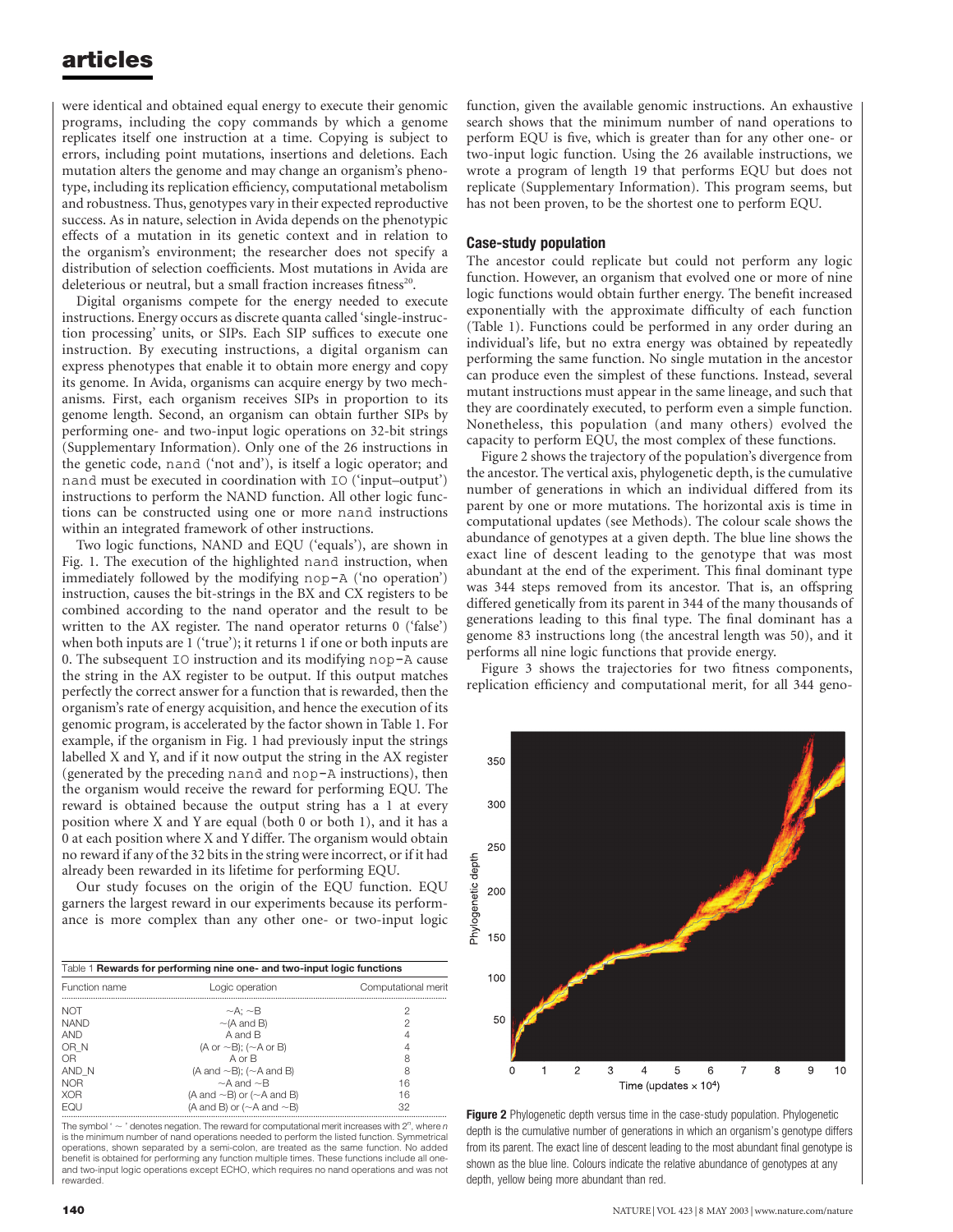types along the line of descent. Replication efficiency is the ratio of an organism's genome length to the SIPs used during its life cycle. Computational merit is the total reward obtained over an organism's lifetime for performing logic functions. Each genotype's expected replication rate, or fitness, equals the product of these quantities. We also identified every mutation that fell along the line of descent in this population, and characterized the phenotypic changes associated with each step (Supplementary Information). The EQU function first appeared at step 111 (update 27,450). There were 103 single mutations, six double mutations, and two triple mutations among these steps. Forty-five of the steps increased overall fitness, 48 were neutral and 18 were deleterious relative to the immediate parent. The large proportion of beneficial mutations along the line of descent is not surprising, because this lineage represents the eventual winners that were assembled by natural selection. Thirteen of the 45 beneficial steps gave rise to the expression of logic functions not expressed by the immediate parent, including six steps in which there were trade-offs of simpler for more complex functions.

The presence of deleterious mutations along the line of descent is more surprising. Fifteen of the 18 deleterious mutations reduced fitness by  $\langle 3\%$  relative to the parent, and might have hitchhiked with beneficial mutations that arose soon after in the same genetic background. However, two mutations reduced fitness by  $>50\%$ . One was a point mutation that disrupted replication efficiency. Its harmful effect was eliminated by the next mutation in the line of descent, which occurred at a distant site in the genome. The other very deleterious step was a point mutation, at depth 110, that knocked out NAND, one of the simplest logic functions. Only two individuals had this maladapted genotype, yet their descendants emerged as eventual winners. In fact, in the very next step, this genotype produced the mutation that gave rise to EQU. Was that deleterious mutation extremely lucky to hitchhike with such a



Figure 3 Trajectories for two fitness components, showing each genotype in the line of descent for the case-study population. a, Replication efficiency, which is the ratio of genome length to energy used in an organism's lifetime. **b**, Computational merit, shown log<sub>2</sub>-transformed, which is the product of all the rewards obtained by an organism for logic functions performed during its lifetime.

beneficial mutation? Or was the deleterious mutation a prerequisite for producing the EQU function within that genome context? To distinguish between these hypotheses, we reversed this one-stepprior mutation in the genotype that first expressed EQU. This reversal eliminated the EQU function. Therefore, a mutation that was highly deleterious when it appeared was highly beneficial in combination with a subsequent mutation. The evolution of a complex feature, such as EQU, is not always an inexorably upward climb toward a fitness peak, but instead may involve sideways and even backward steps, some of which are important.

After the origin of EQU, another 233 steps occurred along the line of descent leading to the final dominant genotype. Of these, 62 were beneficial, 132 neutral and 39 deleterious. All nine logic functions were performed from genotype 306 onwards.

### Functional genomics

To determine how many instructions were required to perform EQU at its origin in the case-study population, we systematically replaced each existing instruction with a null instruction in the first genotype able to perform EQU. We scored each null mutant for which functions were lost and which remained, and the data from all the mutants were combined to produce an array showing the relationship between genome sequence and phenotypic properties (Fig. 4). The genome of the first EQU-performing organism had 60 instructions; eliminating any of 35 of them destroyed that function. Although the mutation of only one instruction produced this innovation when it originated, the EQU function evidently depends on many interacting components.

The many instructions required to perform EQU, the previous evolution of simpler functions, and the repeated trade-offs between simpler and more complex functions all suggest functional interconnections between the genetic networks encoding them. We used the same array to ask how many instructions that were required to perform EQU were also required for other functions. Besides EQU, this genotype performed five of the eight simpler logic functions; AND was lost as a side-effect of the EQU-producing mutation, and NAND had been eliminated by the one-step-prior mutation. Of the 35 instructions required for EQU, 22 were needed for simpler functions. Three instructions required for EQU were also essential for replication; these were conserved from the ancestral sequence, as were five others. However, 27 of the 35 instructions required to perform EQU were evolutionarily derived, and all but one of them had appeared in the line of descent before this function was ever performed. Thus, although more than two dozen mutations were used to build EQU, undoing any one of them destroyed this function. This asymmetry might suggest that EQU is fragile and cannot last. However, the EQU function lasted throughout the experiment because, once evolved, it was so valuable that defective mutants were eliminated by selection.

### Variations on a theme

The case-study population was one of 50 that evolved under identical conditions, 23 of which acquired EQU. The phylogenetic depth at which EQU first appeared ranged from 51 to 721 steps. In principle, 16 mutations, coupled with three instructions already present in the ancestor, could have produced an EQU-performing organism. The actual paths were much longer and highly variable, indicating the circuitousness and unpredictability of evolution leading to this complex feature. We identified the pivotal genotypes that first performed EQU in each population, and the pivotal mutations that distinguished them from their parents. We use 'pivotal' to mark these milestones, not to imply that earlier genotypes and mutations were unimportant for the origin of EQU. A single mutation distinguished the pivotal genotype from its parent in 19 populations, whereas four involved double mutations. The pivotal mutations included point mutations, insertions, a small duplication and even deletions. Pivotal point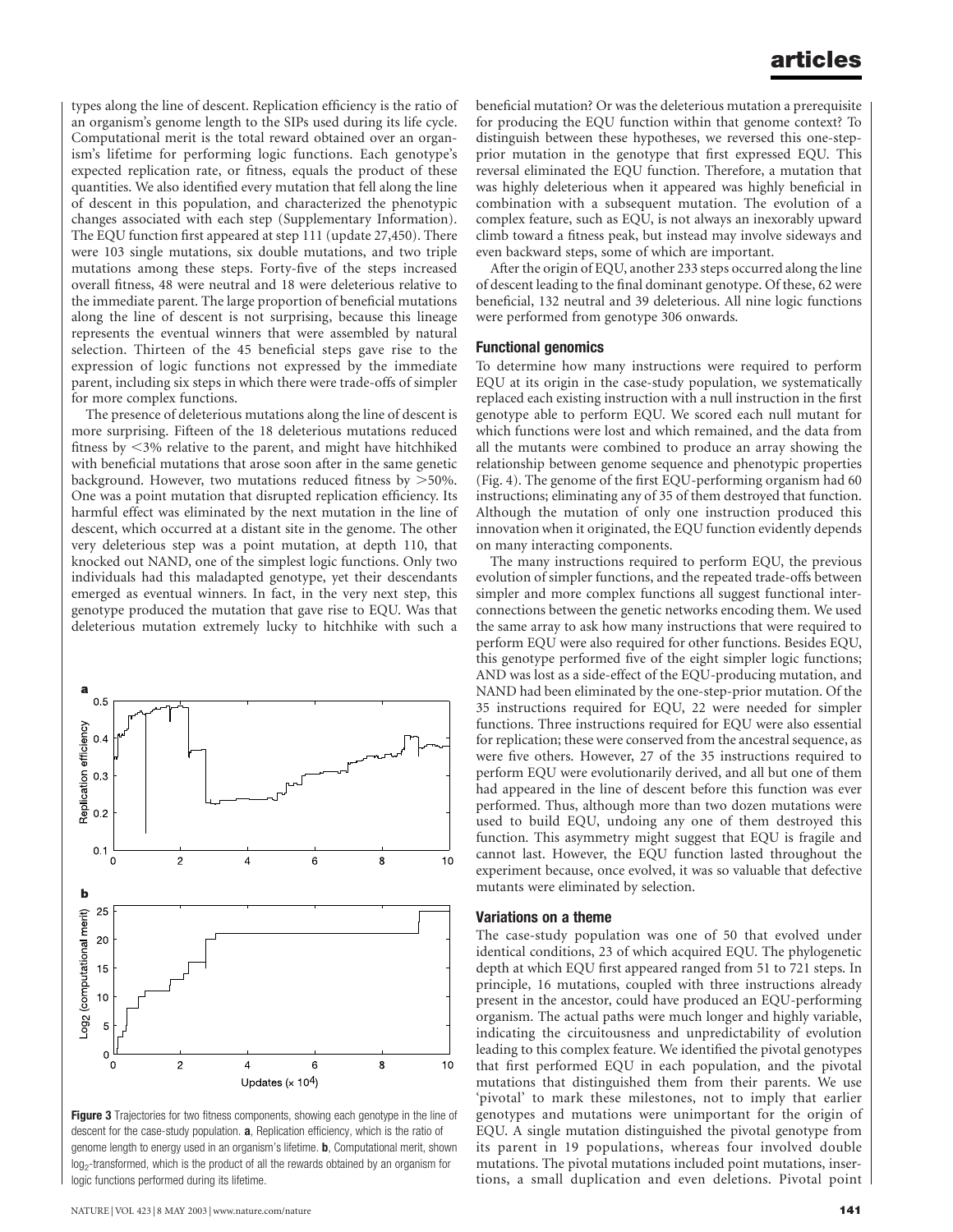| <b>Instruction</b>         | Repl. | Ton | <b>NAMD</b> | <b>AND</b> | OR <sub>N</sub> | 6            | AND <sub>.</sub> | <b>NOR</b> | XOR      | 음<br>교 |
|----------------------------|-------|-----|-------------|------------|-----------------|--------------|------------------|------------|----------|--------|
| h-alloc<br>1<br>r          |       |     |             |            |                 |              |                  |            |          |        |
| 2<br>dec<br>m              |       |     |             |            |                 |              |                  |            |          |        |
| з<br>set-flow<br>z         |       |     |             |            |                 |              |                  |            |          |        |
| 4<br>nop-A<br>a            |       |     |             |            |                 |              |                  |            |          |        |
| 5<br>mov-head<br>٧         |       |     |             |            |                 |              |                  |            |          |        |
| 6<br>nop-C<br>c            |       |     |             |            |                 |              |                  |            |          |        |
| 7<br>push<br>g             |       |     |             |            |                 |              |                  |            |          |        |
| 8<br>dec<br>m              |       |     |             |            |                 |              |                  |            |          |        |
| $nop-C$<br>9<br>c          |       |     |             |            |                 |              |                  |            |          |        |
| 10<br>L                    |       |     |             |            |                 |              |                  |            |          |        |
| swap                       |       |     |             |            |                 |              |                  |            |          |        |
| 11<br>ю<br>q               |       |     |             |            |                 |              |                  |            |          |        |
| 12<br>Ю<br>q               |       |     |             |            |                 |              |                  |            |          |        |
| 13<br>nand<br>p            |       |     |             |            |                 |              |                  |            |          |        |
| 14<br>t<br>h-copy          |       |     |             |            |                 |              |                  |            |          |        |
| 15<br>ю<br>q               |       |     |             |            |                 |              |                  |            |          |        |
| 16<br>nand<br>p            |       |     |             |            |                 |              |                  |            |          |        |
| 17<br>ю<br>q               |       |     |             |            |                 |              |                  |            |          |        |
| 18<br>$nop-C$<br>c         |       |     |             |            |                 |              |                  |            |          |        |
| 19<br>nand<br>р            |       |     |             |            |                 |              |                  |            |          |        |
| 20<br>nop-C<br>c           |       |     |             |            |                 |              |                  |            |          |        |
| 21<br>t<br>h-copy          |       |     |             |            |                 |              |                  |            |          |        |
| 22<br>L<br>inc             |       |     |             |            |                 |              |                  |            |          |        |
| 23<br>if-less<br>θ         |       |     |             |            |                 |              |                  |            |          |        |
| 24<br>t<br>h-copy          |       |     |             |            |                 |              |                  |            |          |        |
| 25<br>add<br>n             |       |     |             |            |                 |              |                  |            |          |        |
| 26<br>$nop-C$<br>c         |       |     |             |            |                 |              |                  |            |          |        |
| 27<br>sub                  |       |     |             |            |                 |              |                  |            |          |        |
| ۰                          |       |     |             |            |                 |              |                  |            |          |        |
| 28<br>push<br>g            |       |     |             |            |                 |              |                  |            |          |        |
| 29<br>nop-C<br>c           |       |     |             |            |                 |              |                  |            |          |        |
| 30<br>nop-B<br>b           |       |     |             |            |                 |              |                  |            |          |        |
| if-less<br>31<br>Θ         |       |     |             |            |                 |              |                  |            |          |        |
| 32<br>nop-A<br>a           |       |     |             |            |                 |              |                  |            |          |        |
| 33<br>dec<br>m             |       |     |             |            |                 |              |                  |            |          |        |
| 34<br>ю<br>q               |       |     |             |            |                 |              |                  |            |          |        |
| 35<br>d<br>if-n-equ        |       |     |             |            |                 |              |                  |            |          |        |
| 36<br>t<br>h-copy          |       |     |             |            |                 |              |                  |            |          |        |
| Ю<br>37<br>q               |       |     |             |            |                 |              |                  |            |          |        |
| 38<br>nop-C<br>c           |       |     |             |            |                 |              |                  |            |          |        |
| 39<br>nand<br>р            |       |     |             |            |                 |              |                  |            |          |        |
| 40<br>t<br>h-copy          |       |     |             |            |                 |              |                  |            |          |        |
| 41<br>ı<br>swap            |       |     |             |            |                 |              |                  |            |          |        |
| 42<br>nand<br>p            |       |     |             |            |                 |              |                  |            |          |        |
| 43<br>Ю<br>q               |       |     |             |            |                 |              |                  |            |          |        |
| 44<br>f<br>pop             |       |     |             |            |                 |              |                  |            |          |        |
| 45<br>p nand               |       |     |             |            |                 |              |                  |            |          |        |
| 46<br>push<br>$\mathbf{g}$ |       |     |             |            |                 |              |                  |            |          |        |
| Ю<br>47<br>q               |       |     |             |            |                 |              |                  |            |          |        |
| 48<br>get-head<br>x        |       |     |             |            |                 |              |                  |            |          |        |
| 49<br>h-search<br>u        |       |     |             |            |                 |              |                  |            |          |        |
| 50<br>t                    |       |     |             |            |                 |              |                  |            |          |        |
| h-copy                     |       |     |             |            |                 |              |                  |            |          |        |
| 51<br>if-label<br>у        |       |     |             |            |                 |              |                  |            |          |        |
| 52<br>nop-C<br>c           |       |     |             |            |                 |              |                  |            |          |        |
| 53<br>h-search<br>u        |       |     |             |            |                 |              |                  |            |          |        |
| 54<br>nop-A<br>a           |       |     |             |            |                 |              |                  |            |          |        |
| h-divide<br>55<br>s        |       |     |             |            |                 |              |                  |            |          |        |
| 56<br>t<br>h-copy          |       |     |             |            |                 |              |                  |            |          |        |
| 57<br>t<br>h-copy          |       |     |             |            |                 |              |                  |            |          |        |
| 58<br>t<br>h-copy          |       |     |             |            |                 |              |                  |            |          |        |
| 59<br>mov-head<br>v.       |       |     |             |            |                 |              |                  |            |          |        |
| 60<br>nop-A<br>a           |       |     |             |            |                 |              |                  |            |          |        |
| State changes   8   3      |       |     | - 3 -       |            |                 | 7 7 19 12 13 |                  |            | <b>O</b> | 35     |

mutations used 10 of the 26 possible instructions; and several pivotal insertions and deletions were unique. Therefore, many different mutations produced the EQU function in the right genomic context.

Before the pivotal mutations, each line of descent had already experienced 50 or more steps, including beneficial, neutral and deleterious mutations. Some deleterious mutations had small effects and hitchhiked with beneficial mutations; others reverted or were compensated by mutations elsewhere. But in the case study, we showed that one deleterious mutation had genetically predisposed (through an epistatic interaction) the subsequent origin of EQU. To investigate this possibility further, we examined all of the mutations one step before the pivotal mutations. Five of the 23 onestep-prior mutations were deleterious in the backgrounds in which they occurred (including the case study). When these five were reverted in the pivotal genotypes, the EQU function was eliminated in three cases. Thus, three genotypes that first performed this complex function depended on a one-step-prior mutation that was deleterious when it appeared.

The 23 pivotal genomes ranged in length from 49 to 356 instructions; the ancestor had 50 instructions and so there was a strong tendency for increased length to precede the origin of EQU. The parents of the pivotal genotypes performed between four and all eight of the simpler logic functions, with a median of seven. Therefore, at least several simpler functions evolved before EQU in every population. However, no particular function was essential for the subsequent evolution of EQU, because each one was absent from at least one of the 23 parent genotypes. All the pivotal mutations were beneficial owing to the extra energy obtained by the EQU function. However, net gains also depended on pleiotropic sideeffects on other traits. Twenty of the 23 pivotal mutations caused losses of one or more logic functions the parent performed, and 13 reduced replication efficiency. Eight yielded another function, and three improved replication efficiency. On balance, 20 of the 23 pivotal mutations would have been deleterious if EQU had not been rewarded, whereas three would still have been beneficial. Thus, beneficial mutations that produced this new function usually, but not always, engendered trade-offs in other aspects of performance.

We ran the functional-genomic analyses on all 23 pivotal genotypes. The number of instructions required for EQU ranged from 17 to 43, with a median of 28 instructions. Notice that one evolved type apparently needed only 17 instructions to perform EQU, whereas our shortest hand-written program used 19 instructions. Further examination showed that this unexpectedly low value occurred because the evolved genome was partially redundant, such that oneat-a-time null mutations did not reveal the full extent of its computational network. These analyses therefore provide a minimum estimate of the number of instructions that a genotype uses to perform a function.

## Different environments

We carried out experiments to examine the effects of different selective environments on the propensity to evolve the EQU function, with all other conditions held constant. Ten further populations evolved under each of 36 possible regimes in which one or

Figure 4 Functional-genomic array for the first organism to perform EQU in the casestudy population. Its genome sequence is shown to the left; the instruction highlighted in yellow is the pivotal mutation that yielded EQU but simultaneously eliminated AND. Top labels denote replication (Repl.) and logic functions; associated colours show whether this organism can (green) or cannot (red) perform the function. The fill in each interior cell shows the effect on the function of replacing the instruction with a null instruction. Red, null mutation destroys existing function; blank, null mutation has no qualitative effect; green, null mutation produces new function. The number of state changes for each function is shown at the bottom.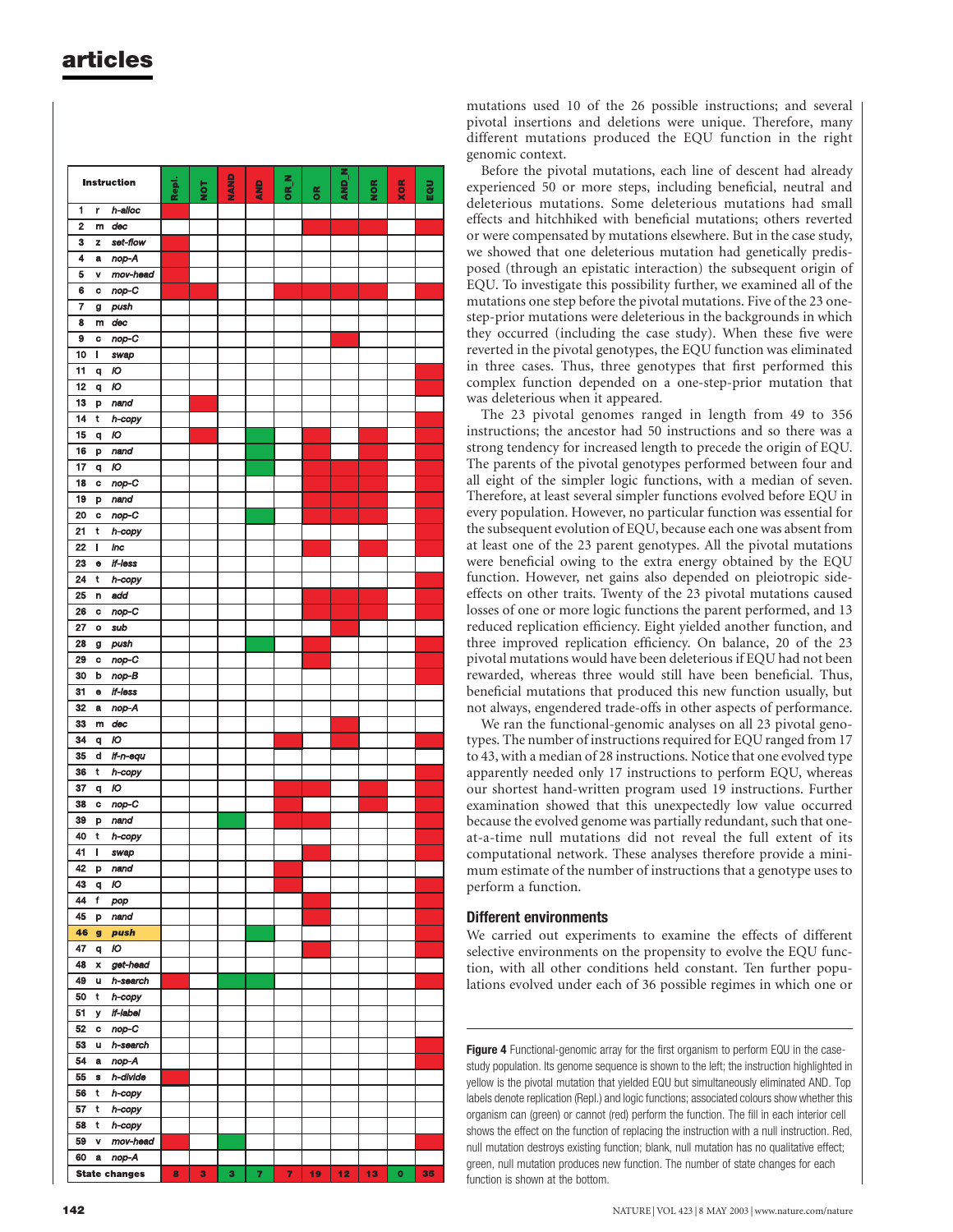# articles

two simpler functions were not rewarded. In all environments, at least one population evolved EQU. Evidently, neither any particular simpler function nor any pairwise combination of functions was required to evolve this complex feature. In these 36 environments, the overall fraction of populations that evolved EQU was 124 of 360 (34%), only slightly less than in the 'reward-all' environment  $(P = 0.0764$ , one-tailed Fisher's exact test).

At the other extreme, 50 populations evolved in an environment where only EQU was rewarded, and no simpler function yielded energy. We expected that EQU would evolve much less often because selection would not preserve the simpler functions that provide foundations to build more complex features. Indeed, none of these populations evolved EQU, a highly significant difference from the fraction that did so in the reward-all environment  $(P \approx 4.3 \times 10^{-9}$ , Fisher's exact test). However, these populations tested more genotypes, on average, than did those in the reward-all environment  $(2.15 \times 10^7 \text{ versus } 1.22 \times 10^7; P < 0.0001, \text{ Mann}$ Whitney test), because they tended to have smaller genomes, faster generations, and thus turn over more quickly. However, all populations explored only a tiny fraction of the total genotypic space. Given the ancestral genome of length 50 and 26 possible instructions at each site, there are  $\sim 5.6 \times 10^{70}$  genotypes; and even this number underestimates the genotypic space because length evolves.

## **Discussion**

By using digital organisms, we traced the exact genealogy, without any 'missing links', from an ancestor that could replicate only to descendants able to perform multiple logic functions requiring the coordinated execution of many genomic instructions. The most complex function, EQU, evolved only when several simpler functions were also useful. Some simpler functions were accessible from the ancestor by relatively few mutations, and these served as a foundation on which more complex features were built. The foundational role of simpler functions in the origin of more complex ones was evident in the overlap of the genetic networks underlying their expression, and the frequent loss of simpler functions as side-effects of mutations yielding more complex functions. Our experiments demonstrate the validity of the hypothesis, first articulated by  $Darwin<sup>1</sup>$  and supported today by comparative and experimental evidence $2-16$ , that complex features generally evolve by modifying existing structures and functions. Some readers might suggest that we 'stacked the deck' by studying the evolution of a complex feature that could be built on simpler functions that were also useful. However, that is precisely what evolutionary theory requires, and indeed, our experiments showed that the complex feature never evolved when simpler functions were not rewarded. Our experiments also show that many different genomic solutions produce the same complex function. Following any particular path is extremely unlikely, but the complex function evolved with a high probability, implying a very large number of potential paths<sup>32</sup>. Although the complex feature first appeared as the immediate result of only one or two mutations, its function invariably depended on many instructions that had previously evolved to perform other functions, such that their removal would eliminate the new feature.

Of course, digital organisms differ from organic life in their genetic constitution, metabolic activities and physical environments. However, digital organisms undergo the same processes of reproduction, mutation, inheritance and competition that allow evolution and adaptation by natural selection in organic forms. Other similarities are pleiotropy (one mutation affects multiple traits) and epistasis (multiple mutations interact to determine the same trait), which emerge in both organic and digital life from the nonlinear processes by which genomes encode and produce phenotypic features. As a consequence, selection acts on organisms rather than directly on their genes. The organisms in our study were asexual. Sex might accelerate the evolution of complex features by combining functions that independently evolved in different lineages. On the other hand, asexuality permits beneficial combinations of mutations to spread even when they are individually deleterious, as sometimes occurred in our experiments. The consequences of asexual and sexual reproduction for the evolution of complex features deserve further research. In closing, digital organisms provide opportunities to address important issues in evolutionary biology. They are particularly well suited to problems that are difficult to study with organic forms owing to incomplete information, insufficient time and the impracticality of experiments.  $\Box$ 

### Methods

### Avida software

Avida uses a time-slicing algorithm<sup>19</sup> to ensure that all organisms execute instructions in an effectively parallel manner. Experiments ran using Avida version 1.6 on the Linux operating system on a Beowulf cluster of 64 Pentium III processors. The software and configuration files for our experiments can be obtained free from our website (http:// myxo.css.msu.edu/papers/nature2003). More information about Avida, and further data from our experiments, can also be found there.

#### Experimental conditions

Every population started with 3,600 identical copies of an ancestral genotype that could replicate but could not perform any logic functions. Each replicate population that evolved in the same environment was seeded with a different random number. The handwritten ancestral genome was 50 instructions long, of which 15 were required for efficient self-replication; the other 35 were tandem copies of a single no-operation instruction (nop-C) that performed no function when executed. Copy errors caused point mutations, in which an existing instruction was replaced by any other (all with equal probability), at a rate of 0.0025 errors per instruction copied. Single-instruction deletions and insertions also occurred, each with a probability of 0.05 per genome copied. Hence, in the ancestral genome of length 50, 0.225 mutations are expected, on average, per replication. Various organisms from nature have genomic mutation rates higher or lower than this value<sup>33</sup>. Mutations in Avida also occasionally cause the asymmetrical division of a copied genome, leading to the deletion or duplication of multiple instructions. Each digital organism obtained 'energy' in the form of SIPs at a relative rate (standardized by the total demand of all organisms in the population) equal to the product of its genome length and computational merit, where the latter is the product of rewards for logic functions performed. The exponential reward structure shown in Table 1 was used in the reward-all environment, whereas some functions obtained no reward under other regimes. An organism's expected reproductive rate, or fitness, equals its rate of energy acquisition divided by the amount of energy needed to reproduce. Fitness can also be decomposed into replication efficiency (ratio of genome length to energy required for replication) and computational merit. Each population evolved for 100,000 updates, an arbitrary time unit equal to the execution of 30 instructions, on average, per organism. The ancestor used 189 SIPs to produce an offspring, so each run lasted for 15,873 ancestral generations. Populations existed on a lattice with a capacity of 3,600 individuals. When an organism copied its genome and divided, the resulting offspring was randomly placed in one of the eight adjacent cells or in the parent's cell. Each birth caused the death of the individual that was replaced, thus maintaining a constant population size.

Received 19 September 2002; accepted 13 March 2003; doi:10.1038/nature01568.

- 1. Darwin, C. On the Origin of Species by Means of Natural Selection (Murray, London, 1859).
- Jacob, F. Evolution and tinkering. Science 196, 1161-1166 (1977).
- 3. Salvini-Plawen, L. V. & Mayr, E. On the evolution of photoreceptors and eyes. Evol. Biol. 10, 207–263 (1977).
- 4. Mortlock, R. R. (ed.) Microorganisms as Model Systems for Studying Evolution (Plenum, New York, 1984).
- 5. Dawkins, R. The Blind Watchmaker (Norton, New York, 1986).
- 6. Goldsmith, T. H. Optimization, constraint, and history in the evolution of eyes. Q. Rev. Biol. 65, 281–322 (1990).
- 7. Piatigorsky, J. & Wistow, G. The recruitment of crystallins: new functions precede gene duplication. Science 252, 1078-1079 (1991).
- Land, M. F. & Fernald, R. D. The evolution of eyes. Annu. Rev. Neurosci. 15, 1-29 (1992).
- 9. Nilsson, D.-E. & Pelger, S. A pessimistic estimate of the time required for an eye to evolve. Proc. R. Soc. Lond. B 256, 53–58 (1994).
- 10. Meléndez-Hevia, E., Waddell, T. G. & Cascante, M. The puzzle of the Krebs citric acid cycle: assembling the pieces of chemically feasible reactions, and opportunism in the design of metabolic pathways during evolution. J. Mol. Evol. 43, 293–303 (1996).
- 11. Chen, L., DeVries, A. L. & Cheng, C.-H. C. Evolution of antifreeze glycoprotein gene from a trypsinogen gene in Antarctic notothenioid fish. Proc. Natl Acad. Sci. USA 94, 3811–3816 (1997).
- 12. Dean, A. M. & Golding, G. B. Protein engineering reveals ancient adaptive replacements in isocitrate dehydrogenase. Proc. Natl Acad. Sci. USA 94, 3104–3109 (1997).
- 13. Newcomb, R. D. et al. A single amino acid substitution converts a carboxylesterase to an organophosphorus hydrolase and confers insecticide resistance on a blowfly. Proc. Natl Acad. Sci. USA 94, 7464–7468 (1997).
- 14. Miller, K. R. Finding Darwin's God (Cliff Street, New York, 1999).
- 15. Yokoyama, S. & Radlwimmer, F. B. The molecular genetics and evolution of red and green colour
- vision in vertebrates. Genetics 158, 1697–1710 (2001). 16. Wilkins, A. S. The Evolution of Developmental Pathways (Sinauer, Sunderland, Massachusetts, 2002).